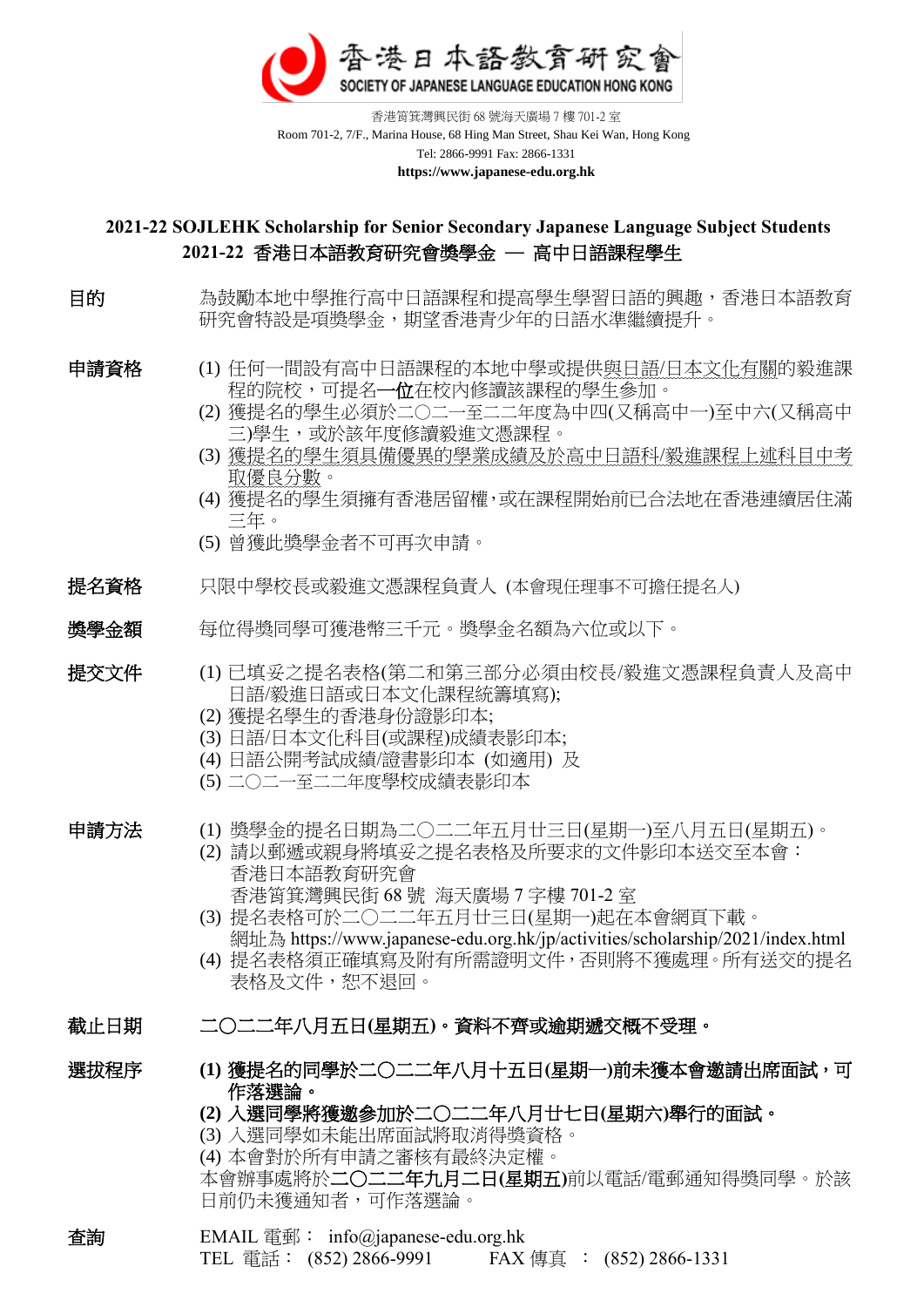

 香港筲箕灣興民街 68 號海天廣場 7 樓 701-2 室 Room 701-2, 7/F., Marina House, 68 Hing Man Street, Shau Kei Wan, Hong Kong Tel: 2866-9991 Fax: 2866-1331  **https://www.japanese-edu.org.hk**

# **2021-22 SOJLEHK Scholarship for Senior Secondary Japanese Language Subject Students 2021-22** 香港日本語教育研究會獎學金 ─ 高中日語課程學生

## **NOMINATION FORM** 提名表格

| For Office Use 供本處用                    |                                       |
|----------------------------------------|---------------------------------------|
| Form received on<br>by<br>post / hand. | Affix Recent Photograph<br>of Nominee |
| Remarks:                               | 獲提名學生的近照                              |
|                                        |                                       |

### **SECTION 1 – To be completed by the Student (Nominee)** 第一部份 ─ 由學生填寫

## **Personal Information** 個人資料

| 1.  | Name 姓名:(Chinese 中文) _______________(English 英文)________________________________ |  |  |
|-----|----------------------------------------------------------------------------------|--|--|
| 2.  | Sex 性別:M 男 □ / F 女 □                                                             |  |  |
| 3.  | Date of Birth 出生日期 : _______________ (d/m/yr 日/月/年)                              |  |  |
| 4.  |                                                                                  |  |  |
| 6.  | Nationality 國籍 : ________________ 7. HKID No.香港身份證號碼: ____________________       |  |  |
| 8.  | (If not born in HK, please state 香港以外出生之人士,請填寫)                                  |  |  |
|     | Length of Residence in Hong Kong 居港年期 : ___________________ years 年              |  |  |
| 9.  | Name of School 學校名稱:                                                             |  |  |
|     |                                                                                  |  |  |
|     |                                                                                  |  |  |
| 10. |                                                                                  |  |  |
| 11. | Correspondence Address 通訊地址:                                                     |  |  |
|     |                                                                                  |  |  |
|     |                                                                                  |  |  |
| 12. | Contact number 聯絡電話: (Residential)<br>(Mobile)                                   |  |  |
| 13. |                                                                                  |  |  |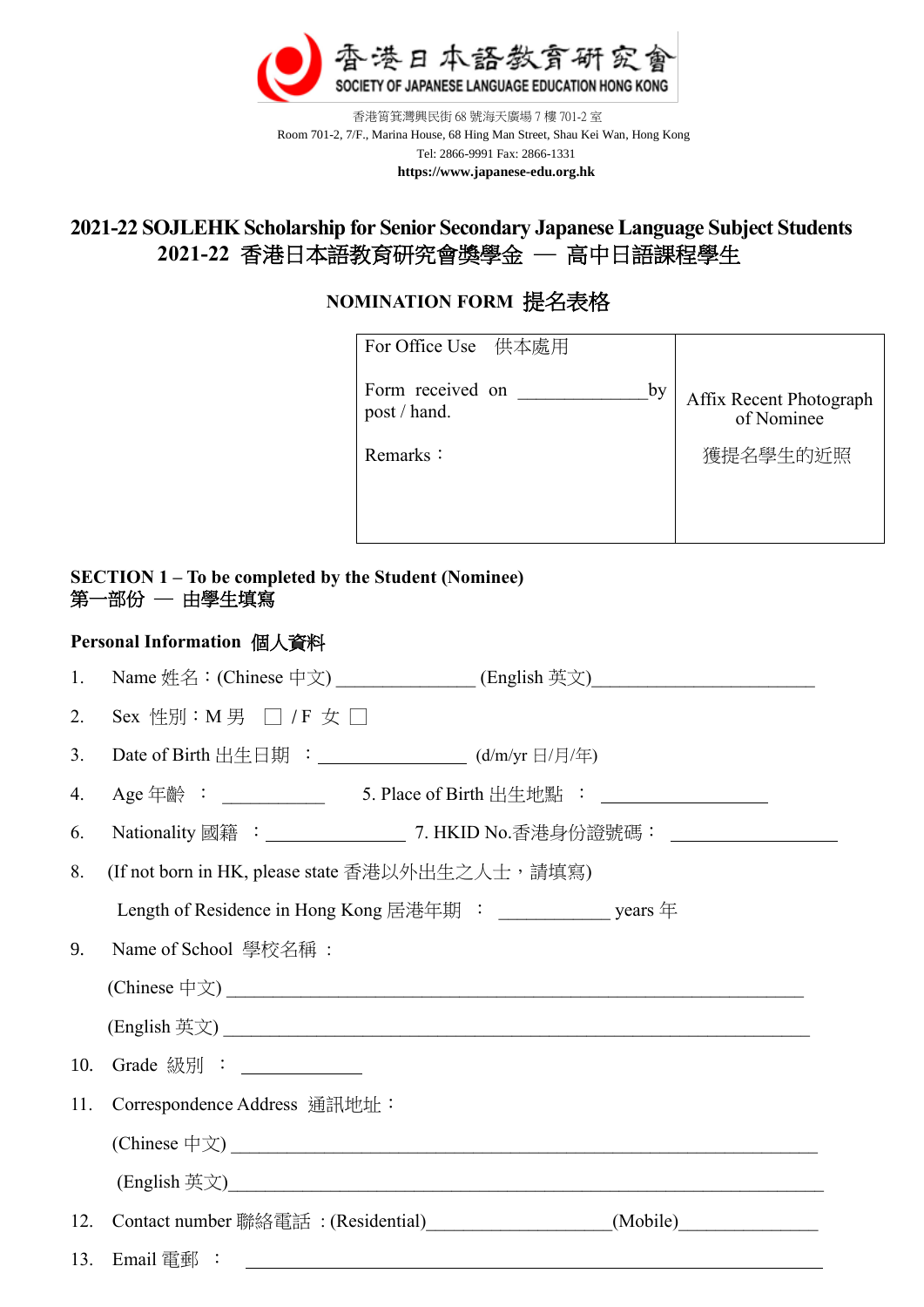### **Educational Background** 教育背景

| Name of Secondary School/ Institution | Grade<br>年級 | Date 日期                  |                        |
|---------------------------------------|-------------|--------------------------|------------------------|
| 中學/院校名稱                               |             | From (mm/yyyy)<br>由(月/年) | To (mm/yyyy)<br>至(月/年) |
|                                       |             |                          |                        |
|                                       |             |                          |                        |
|                                       |             |                          |                        |
|                                       |             |                          |                        |

## **Public examinations results (such as JLPT)** 公開考試成績 **(**日本語能力試驗等**)** –

State all the subjects taken and the results with fine grades, such as  $5^*$ ,  $A^*$ ,  $A1$ , if applicable. Additional page may be attached. 需註明考試科目及詳細成績,如 5\*, A\*, A1 (如適用)。可附加另頁。

| Year | Name of Public Examination | Subject taken | Result |
|------|----------------------------|---------------|--------|
| 年份   | 公開考試名稱                     | 考試科目名稱        | 成績     |
|      |                            |               |        |
|      |                            |               |        |
|      |                            |               |        |
|      |                            |               |        |

## **Extra-Curricular Activities/Community Service** 課外活動**/**社會服務

| Date | Activity | Position held / Attainment |
|------|----------|----------------------------|
| 日期   | 活動名稱     | 負責項目/成效                    |
|      |          |                            |
|      |          |                            |
|      |          |                            |
|      |          |                            |

# **Particulars of Parent/Guardian** 父母**/**監護人資料

| 1. | Name $#A$ :                              |                    |                                        |  |
|----|------------------------------------------|--------------------|----------------------------------------|--|
|    | (Surname $#$ )                           | (Other Name $\&$ ) | (in Chinese $\oplus \overline{\chi}$ ) |  |
| 2. | Relationship with the student 與獲提名學生的關係: |                    |                                        |  |
|    | Occupation $\mathbb{R}\times$ :          |                    |                                        |  |
| 3. | Day-time Contact Tel No.日間聯絡電話:          |                    |                                        |  |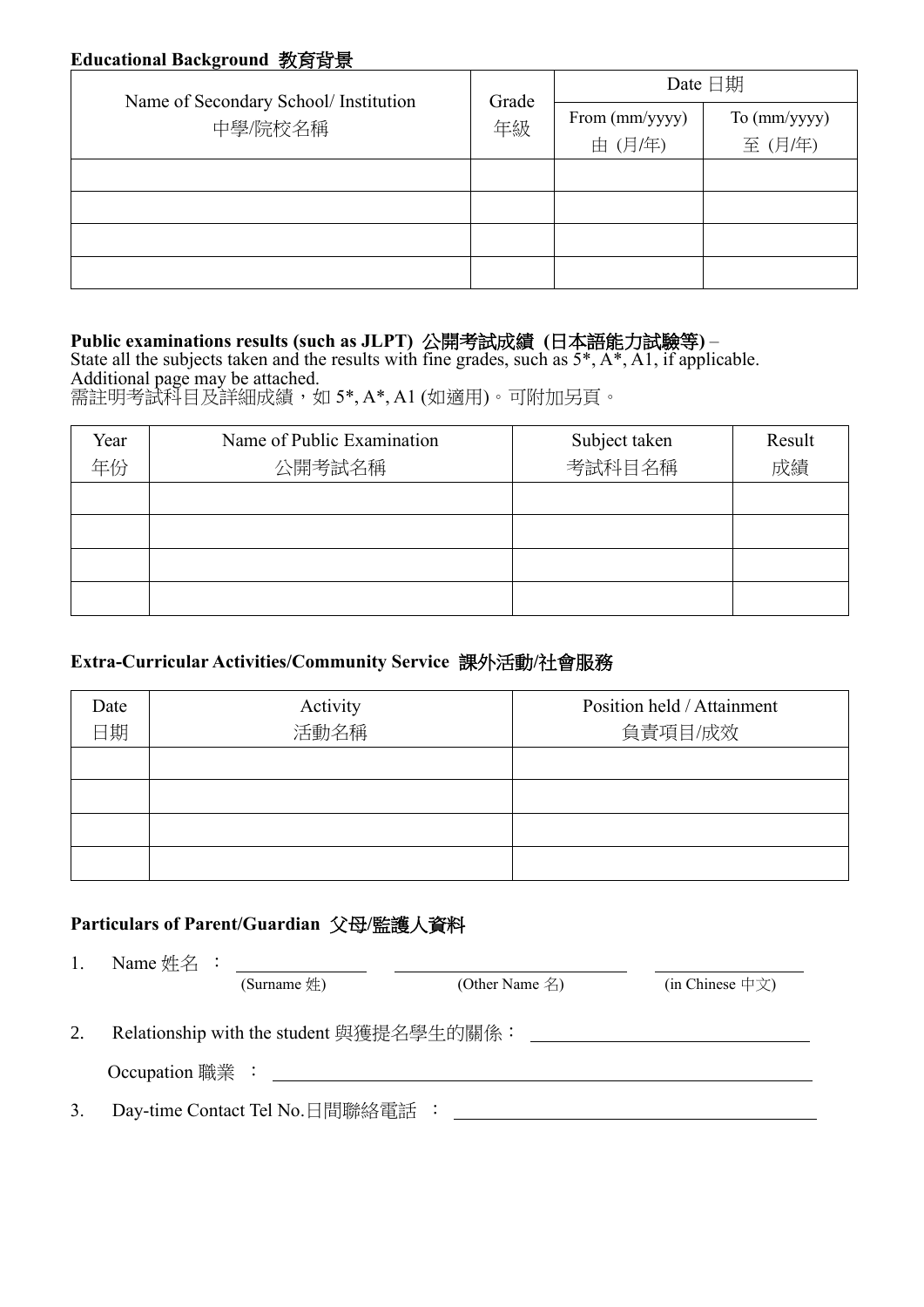### **DECLARATION BY NOMINEE** 聲明

I, (Name), declare that the statements made in this form are, to the best of my belief, true, complete and correct. If successful, I agree to abide by the rules and conditions of the Scholarship.

本人\_\_\_\_\_\_\_\_\_\_\_\_\_\_\_\_\_\_\_\_\_\_\_\_\_\_\_\_\_\_(姓名)在這份表格所填報的資料,均屬正確無訛。 本人如獲選為獎學金得獎人,會遵守有關規則。

Signature 簽名: Date 日期 :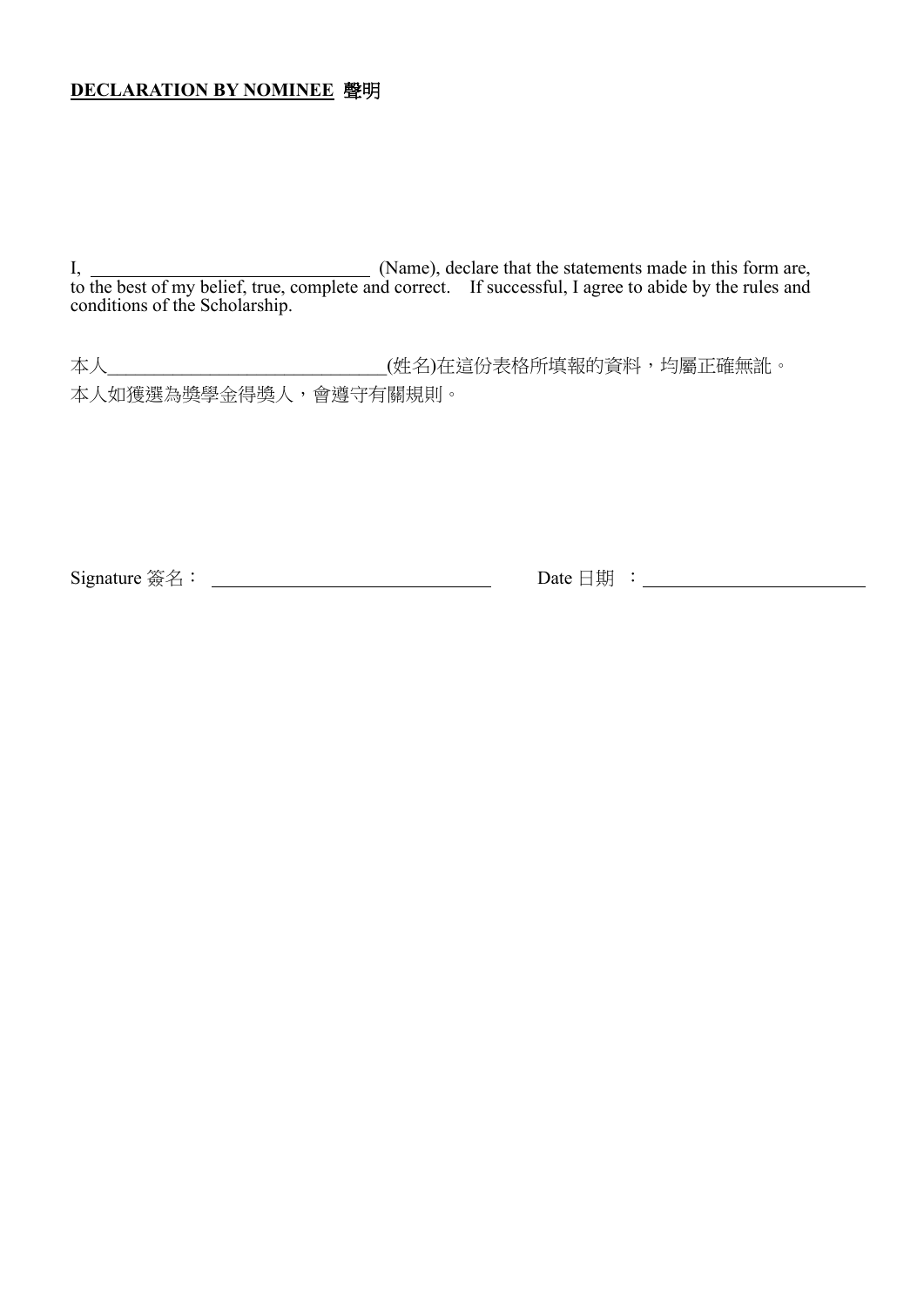### **SECTION 2 – To be completed by the Head of School / Head of Yi Jin Diploma (Nominator)** 第二部份 ─ 由校長**/**毅進文憑課程負責人填寫 **(**提名人**)**

※Current Executive Committee Member of our Society could not act as nominator 本會現任理事不可擔任提名人士

### Letter of Recommendation in support of the application of  $(student's name)$ **for 2021-22 SOJLEHK Scholarship for Senior Secondary Japanese Language Subject / Yi Jin Diploma Students**

## 本人提名\_\_\_\_\_\_\_\_\_\_\_\_\_\_\_\_\_\_(學生姓名) 參加 **2021-22** 香港日本語教育研究會獎學金─高中日語/ 毅進文憑課程學生

- 1. Comments on Academic Work and Conduct of the student 有關學生的學業成績和品行的評語:
	- (a) His/Her overall academic result has been  $#$ excellent  $\Box$  / good  $\Box$  / fair  $\Box$  他/她的學業成績一向 *#* 優異 □ / 良好 □ / 普通 □。 If possible, please indicate the relative ranking of the student in the Grade level: 請說明學生在該年級別的大致排名:
	- (b) It is # likely  $\Box$  / unlikely  $\Box$  that the nominated student will be #promoted  $\Box$  / admitted  $\Box$ into (form) in the coming school year of 2022-2023. 學生在 2022-2023 學年 #可能會 □ / 不可能會 □ 升讀\_\_\_\_\_\_\_\_\_\_\_年班。
	- (c) The nominated student's conduct has been #good  $\Box$  / satisfactory  $\Box$  / not satisfactory  $\Box$ 學生的品行一向# 良好 □ / 滿意 □ / 欠佳 □。
- 2. Please give comments about the student such as his/her strengths and weaknesses of the academic ability, personality, participation in extracurricular activities and any other relevant information. Additional page may be attached. 請說明提名該學生的原因:包括其學習上的長短處、性格、課外活動的參與及相關資料。可加頁 填寫。

| Name 姓名:                    |                                           |
|-----------------------------|-------------------------------------------|
|                             | # Prof 教授 □ / Dr 博士 □ / Mr 先生 □ / Ms 女士 □ |
| Name of School 學校名稱:        |                                           |
|                             |                                           |
| Tel No.電話:                  | $E$ mail 電郵:                              |
| Fax No. 傳真:                 |                                           |
| Signature $\frac{25}{26}$ : | Chop of School 學校印鑑:                      |
|                             |                                           |
|                             |                                           |